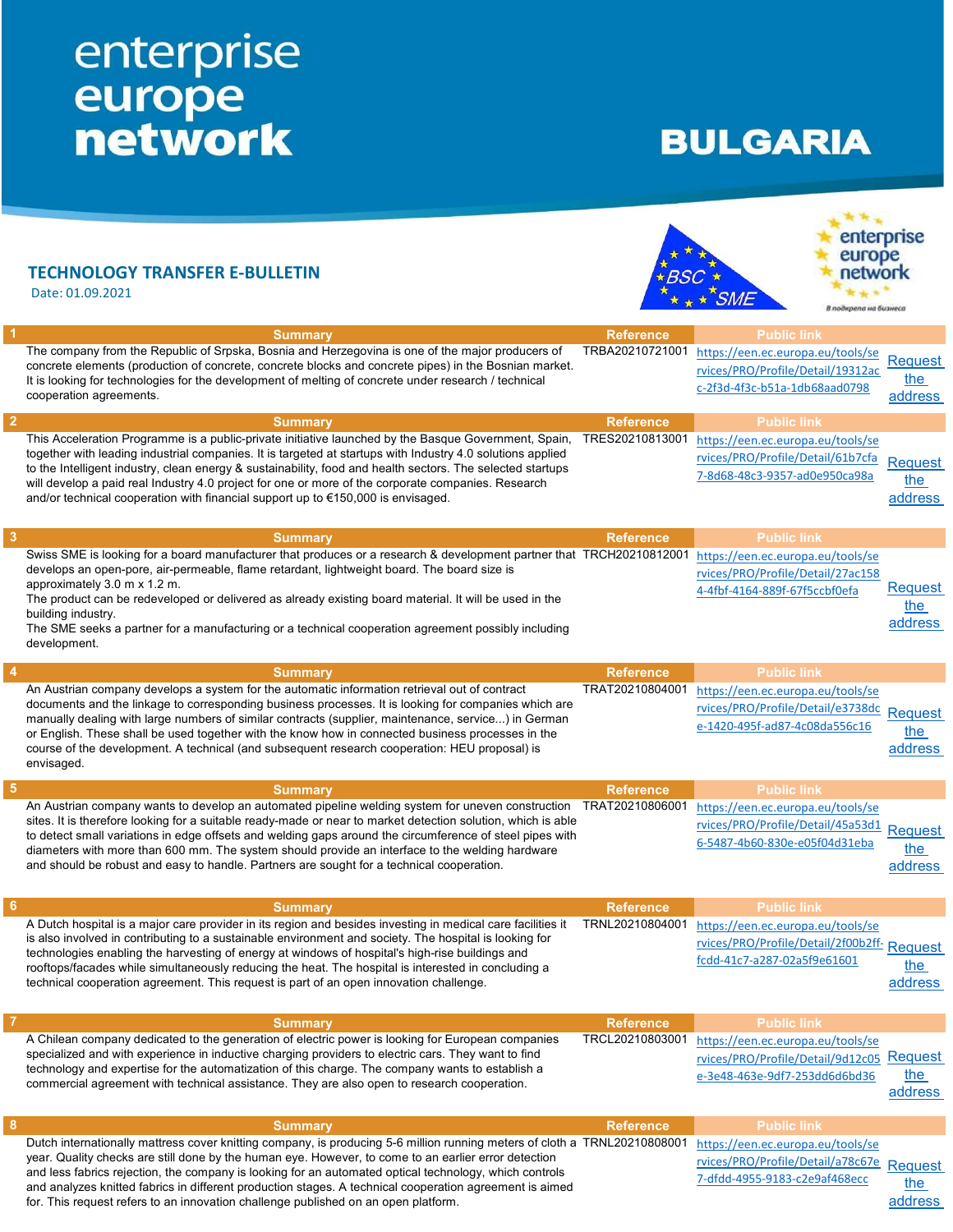|      | <b>Summary</b>                                                                                                                                                                                                                                                                                                                                                                                                                                                                                                                        | <b>Reference</b> | Public link                                                                                             |                                  |
|------|---------------------------------------------------------------------------------------------------------------------------------------------------------------------------------------------------------------------------------------------------------------------------------------------------------------------------------------------------------------------------------------------------------------------------------------------------------------------------------------------------------------------------------------|------------------|---------------------------------------------------------------------------------------------------------|----------------------------------|
|      | A Dutch start-up has developed a water passing tile. The tile is a circular and climate-adaptive product TRNL20210517001<br>and is made from dredged sediments. Rainwater can still seep into the ground, so heavy rains don't<br>cause sewer systems to overflow and streets to flood. The company is looking to upscale production of<br>the tile and looking for manufacturing partners, with expertise and specific technology for co-<br>development. The company offers a manufacturing and/or technical cooperation agreement. |                  | https://een.ec.europa.eu/tools/se<br>rvices/PRO/Profile/Detail/8e46e9a<br>a-613d-4671-9c81-1941c7888349 | Request<br>the<br>address        |
| 10   | <b>Summary</b>                                                                                                                                                                                                                                                                                                                                                                                                                                                                                                                        | <b>Reference</b> | <b>Public link</b>                                                                                      |                                  |
|      | A Polish association, acting on behalf of its member, looks for an oxygen-barrier monomaterial film<br>intended for the MAP (modified atmosphere) packaging of thin dry smoked pork sausages. The film<br>must be safe for food contact, form a hermetic packaging (100% airtight), keep products fresh for no<br>less than 120 days and fit vertical and horizontal flow pack machines. The commercial agreement with<br>technical assistance or the technical cooperation agreement are requested.                                  | TRPL20210816001  | https://een.ec.europa.eu/tools/se<br>rvices/PRO/Profile/Detail/dfefa80<br>4-8041-42a9-b07f-a988ca724772 | <b>Request</b><br>the<br>address |
| 11   | <b>Summary</b>                                                                                                                                                                                                                                                                                                                                                                                                                                                                                                                        | <b>Reference</b> | <b>Public link</b>                                                                                      |                                  |
|      | A globally supplying Dutch manufacturer of lashing fittings for heavy load transport aims to enable its<br>client in more efficient and safer working. In addition to the supply of lightweight synthetic lashing<br>chains it wants to offer lightweight lashing tensioners. Therefore the company is looking for technology<br>and/or engineering partners to develop such a tensioning device within the framework of a technical<br>cooperation agreement. This request is part of an open innovation challenge.                  | TRNL20210804002  | https://een.ec.europa.eu/tools/se<br>rvices/PRO/Profile/Detail/7e1ef4d<br>d-c544-424f-8c32-7b07abde9f50 | Request<br>the<br>address        |
| $12$ | <b>Summary</b>                                                                                                                                                                                                                                                                                                                                                                                                                                                                                                                        | <b>Reference</b> | <b>Public link</b>                                                                                      |                                  |
|      | A Dutch healthcare company provides rehabilitation consultation and intervention to children with<br>severe physical disabilities. The company is looking for alternative methods of operation (e.g. eye or<br>touch control) in order to determine the intelligence level of the child with severe physical disabilities.<br>Companies, academics or inventors are sought to provide their own solutions or enhance existing<br>technology via technical cooperation agreement.                                                      | TRNL20210812001  | https://een.ec.europa.eu/tools/se<br>rvices/PRO/Profile/Detail/c9cf0ed<br>5-d70a-46fe-8bae-d240f3d0395b | <b>Request</b><br>the<br>address |
| 13   | <b>Summary</b>                                                                                                                                                                                                                                                                                                                                                                                                                                                                                                                        | <b>Reference</b> | <b>Public link</b>                                                                                      |                                  |
|      | UK IT company has developed a mobile app that tracks weather and the impact it has on long term<br>health conditions and chronic pain. Users will receive real-time, personalised weather forecasts that are<br>tailored to their medical conditions/symptoms. The company is looking for academic or research<br>partners to assist the development of a second beta product and data privacy. They are interested in<br>technical or research cooperation agreements.                                                               | TRUK20210708001  | https://een.ec.europa.eu/tools/se<br>rvices/PRO/Profile/Detail/a856558<br>6-1291-4e7f-bf7b-42f81995e8d6 | <b>Request</b><br>the<br>address |
| 14   | <b>Summary</b>                                                                                                                                                                                                                                                                                                                                                                                                                                                                                                                        | <b>Reference</b> | <b>Public link</b>                                                                                      |                                  |
|      | An Austrian SME develops sensor solutions consisting of multiple autonomous, thin and flexible<br>sensors for precise ice detection and temperature measurement on rotor blades. This innovative,<br>retrofittable product increases the energy yield of wind turbines and ensures their safe and optimal<br>operation. Cost savings arise due to increased efficiency and a reduction in on-site inspections. The<br>SME seeks partnerships for licence, technical and commercial agreements with technical assistance.              | TOAT20210805001  | https://een.ec.europa.eu/tools/se<br>rvices/PRO/Profile/Detail/9534c81<br>4-e402-4ccd-9912-bbc77d26ca80 | <b>Request</b><br>the<br>address |
| 15   | <b>Summary</b>                                                                                                                                                                                                                                                                                                                                                                                                                                                                                                                        | <b>Reference</b> | <b>Public link</b>                                                                                      |                                  |
|      | German research institute working in the field of energy management (EM) offers software tools for<br>optimisation of energy consumption of industrial processes or buildings by means of intelligent control.<br>Long-term partnership is considered with industrial partners in terms of technical cooperation, research<br>cooperation, license agreement and/or commercial agreement with technical assistance.                                                                                                                   | TODE20210406001  | https://een.ec.europa.eu/tools/se<br>rvices/PRO/Profile/Detail/442f798<br>0-917e-4d89-aa6a-2ab49d9a100e | Request<br>the l<br>address      |
| 16   | <b>Summary</b>                                                                                                                                                                                                                                                                                                                                                                                                                                                                                                                        | <b>Reference</b> | <b>Public link</b>                                                                                      |                                  |
|      | A German university institute is active in the fields of mechanical engineering and production<br>technologies. They discovered a novel process for the continuous grinding of rotationally symmetrical<br>cutting tools, which can be applied in the production of cutting tools. In order to introduce the patented<br>invention to the market, the institute is now looking for industrial partners, who are interested in a<br>license- or commercial agreement with technical assistance.                                        | TODE20210728001  | https://een.ec.europa.eu/tools/se<br>rvices/PRO/Profile/Detail/32b689<br>7c-45f0-4ed3-8f35-5a011f14c4ae | <b>Request</b><br>the<br>address |
| 17   | <b>Summary</b>                                                                                                                                                                                                                                                                                                                                                                                                                                                                                                                        | <b>Reference</b> | <b>Public link</b>                                                                                      |                                  |
|      | A Spanish public entity linked to the public health sector offers a small, light and compact water rescue<br>device to be worn as a snug waist bag by the lifesaver, that incorporates a self-inflating mechanism,<br>generates no resistance for swimming and leaves the lifesavers hands free to carry out preventive<br>lifesaving tasks. The product is already developed and freely available for any entity interested in<br>manufacturing and/or improving it under a manufacturing or technical cooperation agreement         | TOES20210727001  | https://een.ec.europa.eu/tools/se<br>rvices/PRO/Profile/Detail/75ec847<br>a-5231-4f92-b3fc-86b2e3e6eb6c | <b>Request</b><br>the<br>address |
| 18   | <b>Summary</b>                                                                                                                                                                                                                                                                                                                                                                                                                                                                                                                        | <b>Reference</b> | <b>Public link</b>                                                                                      |                                  |
|      | A Spanish company has developed a solution for an integral management and decision-making<br>support of tumour boards in hospitals, that includes centralisation of all information in one place, patient<br>follow-up, decision support system using artificial intelligence and machine learning, patient application<br>and analytics tools to follow-up the board's activities. The company is looking for health institutions<br>treating cancer patients interested in acquiring the license to use the technology.             | TOES20210803001  | https://een.ec.europa.eu/tools/se<br>rvices/PRO/Profile/Detail/6158b7<br>d1-0816-406f-9065-d08335662a78 | Request<br>the<br>address        |
| 19   | <b>Summary</b>                                                                                                                                                                                                                                                                                                                                                                                                                                                                                                                        | <b>Reference</b> | <b>Public link</b>                                                                                      |                                  |
|      |                                                                                                                                                                                                                                                                                                                                                                                                                                                                                                                                       |                  |                                                                                                         |                                  |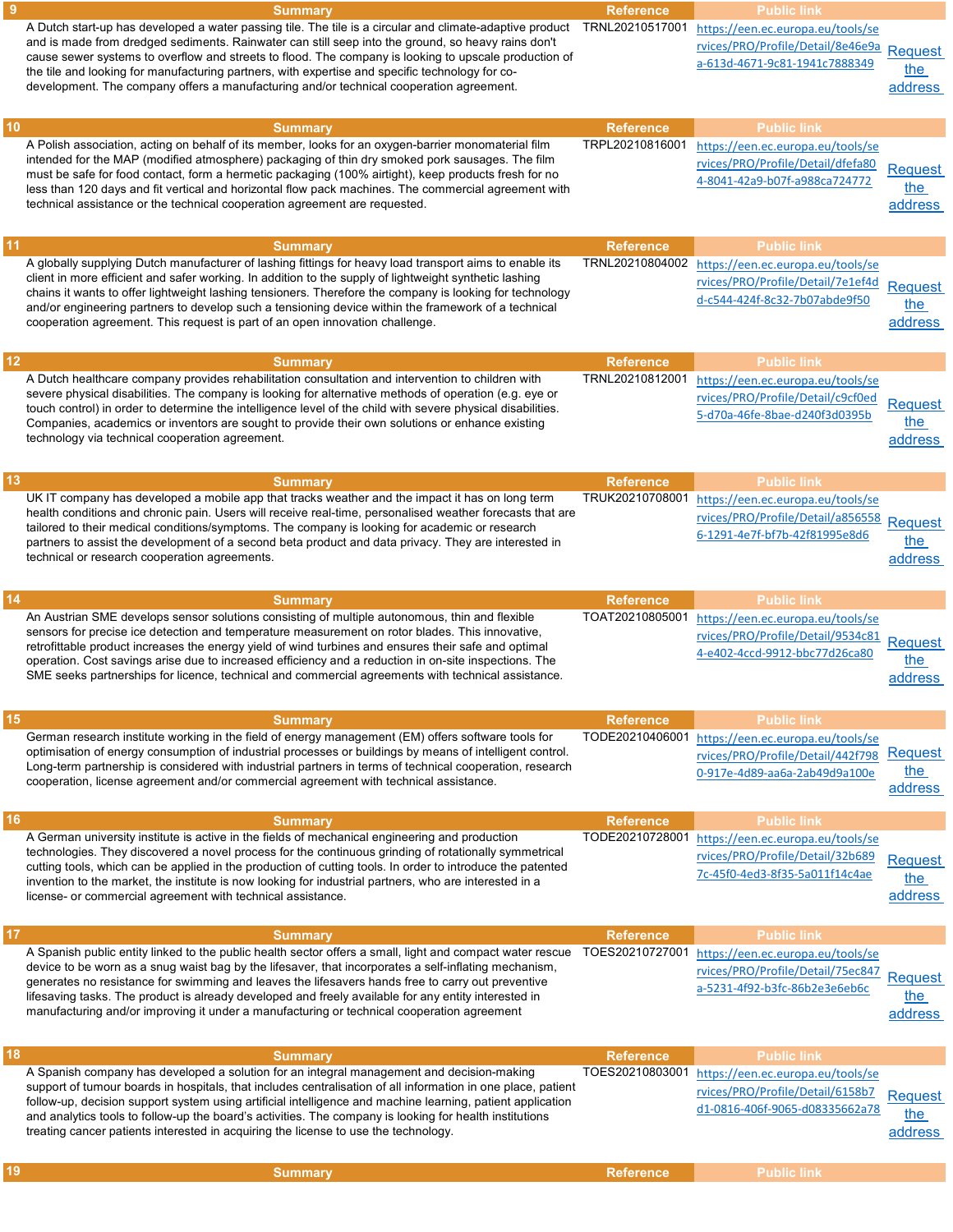A Spanish research centre with a long-term experience in the development of nanocarriers based on metal nanoparticles supported on different inorganic matrices and their application in coatings would like to join consortia to participate in proposals for the topic "Antimicrobial, antiviral and antifungal nanocoatings" (RIA) HORIZON-CL4-2021-RESILIENCE-01-02 or another research collaborations under a research partnership agreement. TOES20210823001 https://een.ec.europa.eu/tools/se rvices/PRO/Profile/Detail/8360075 f-a890-46e3-9c00-301fac0bb618 **Request** the address 20 Summary Reference Public link and the Summary Reference Public link A Japanese company specialised in the manufacturing of thread rolling machinery is looking for partner TOJP20210803001 in the EU to license out their anti-loosening bold technology which is the only one of its kind in the industry. The technology has the potential to vastly reduce maintenance needs and increase safety. Therefore, the Japanese company would like to have a mutually beneficial license agreement with EU partners. https://een.ec.europa.eu/tools/se rvices/PRO/Profile/Detail/7893874 4-65e7-4f43-9ffc-c959f251fcee Request the address 21 Summary Reference Public link and the Summary Reference Public link A Korean company has developed VR based therapeutic contents for various types of mental or cognitive disorders. Combining graphene sensors, this solution matches automatically to the user's condition and provides non-drug, non-face-to-face, and low-cost psychiatry VR therapy at home. This company is looking for partners under technical cooperation agreement or research cooperation agreement. TOKR20210730001 https://een.ec.europa.eu/tools/se rvices/PRO/Profile/Detail/3374eee 1-63a8-4c9b-8190-3ffcaeba6b97 **Request** the address 22 Summary Reference Public link and the Summary Reference Public link A Russian company is engaged in the development of water purification technologies for various industrial purposes. The technology includes innovative sorbents of their own origin. The products are finely dispersed sorbents obtained as a result of the chemical reaction of natural aluminosilicate with organic compounds. The company is looking for foreign partners to conclude manufacturing agreements. TORU20210723001 https://een.ec.europa.eu/tools/se rvices/PRO/Profile/Detail/d9ff009 5-d9a2-46c7-aba6-1334badf9248 **Request** the address 23 Summary Reference Public link and the Summary Reference Public link A Russian company is engaged in the development of advanced technologies in the medical field. The organization develops new technology for the system of oral administration of medicines into the blood. The system is designed to be used in combination with medications that otherwise have low oral bioavailability. The company is looking for new partners from the medical field to conclude the commercial agreement with technical assistance or research cooperation agreements. TORU20210730001 https://een.ec.europa.eu/tools/se rvices/PRO/Profile/Detail/738623 b2-0229-4e41-881e-7dcbd3db9c20 **Request** the address 24 Summary Reference Public link A Russian university develops innovative solutions in the field of wastewater treatment. The university has developed a water purification technology using innovative reagents-flocculants. Using them in the production and technological process will allow enterprises to reduce costs, energy intensity, and labor intensity of production. The university is looking for foreign partners to conclude a commercial agreement with technical assistance. TORU20210804001 https://een.ec.europa.eu/tools/se rvices/PRO/Profile/Detail/12b7e8 02-f697-43c5-a140-5830cc4aa915 **Request** the address 25 Summary Reference Public link and the Summary Reference Public link A Russian institute has developed an innovative technology for the production of micro-fertilizers to improve plant growth. The developed fertilizer is especially effective in restoring actively cultivated and/or depleted soils. It creates favorable conditions for the growth of the microbiota, which enters into symbiosis with plants. The institute is looking for foreign partners to conclude a commercial agreement with technical assistance. TORU20210804002 https://een.ec.europa.eu/tools/se rvices/PRO/Profile/Detail/74ca257 d-e628-42be-9a50-b07e52b4155c Request the address 26 Summary Reference Public link and the Summary Reference Public link A Singapore SME has developed a real-time monitoring system leveraging hardware-based artificial intelligence to detect and alert abnormal behaviours from the elderly while using existing devices such as CCTVs and pressure sensors. The SME tech owner would like to seek license agreements with SMEs or MNEs with a view to commercialisation or possibly find any co-innovation funding calls, if applicable. TOSG20210701001 https://een.ec.europa.eu/tools/se rvices/PRO/Profile/Detail/473ce4a 0-26f2-4c0d-b724-c4f5875152ca **Request** the address 27 Summary Reference Public link and the Summary Reference Public link A Swiss SME is applying a technology which uses a new valid approach for analyzing and benchmarking digital markets through extracting search volume data in real time (14'103 channels worldwide; search engines, social networks and e-shops). Results are used for user centric digital transformations, platforms, strategy, evaluations and campaigns assuring digital impact based on reliable data replacing classical market research for any industry. Mutual commercial agreements are sought. TOCH20210818001 https://een.ec.europa.eu/tools/se rvices/PRO/Profile/Detail/95bb4a b0-93bc-4c77-acf6-c593e52afafe **Request** the address 28 Summary Reference Public link and the Summary Reference Public link Swiss SME offers expertise and a SaaS solution using state-of-the-art deep learning models that allow TOCH20210817001 <u>https://een.ec.europa.eu/tools/se</u> users to generate synthetic data. The data is then truly anonymous but can still be used for data insights, analysis and internal/external sharing while staying compliant with privacy regulations. The company is interested in research cooperation agreements (Horizon Europe) and commercial agreements with technical assistance. rvices/PRO/Profile/Detail/117fbcb 0-1228-467e-8762-1cbb8e8e1f8a Request the address 29 Summary Reference Public link and the Summary Reference Public link An Italian company offers a technology to provide divers with an augmented visualization of the actual condition and of a hypothetical 3D reconstruction of the archaeological remains. The technology is the first attempt in using the augmented reality in underwater environments for recreational diving activities and in particular for the exploitation of underwater archaeological sites. They offer license, research cooperation and commercial with technical assistance agreements. https://een.ec.europa.eu/tools/se rvices/PRO/Profile/Detail/d2a7d6 b3-9dae-4e38-8e51 d80605a7b46a **Request** the address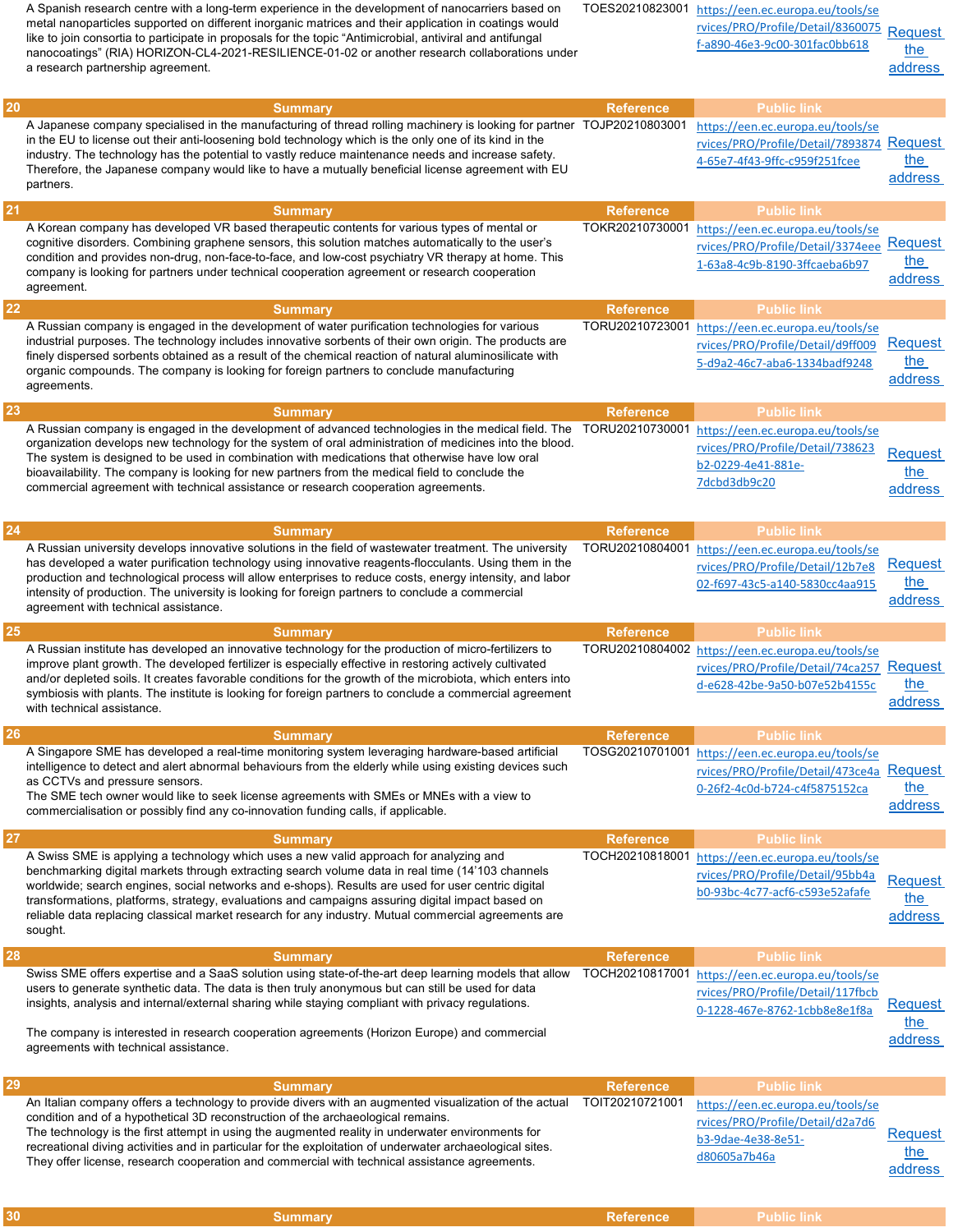|          | This UK software company has developed a programming tool which compiles, runs, and debugs the<br>code that users are working on to give instant feedback side-by-side with their favourite editor. The<br>company seeks a commercial agreement with technical assistance. The programming tool enables<br>users to watch how their code behaves as they write it. The main advantages of this are that it enables<br>faster iterations, fewer errors, and an improved understanding of the code itself and how the code<br>works. | TOUK20210520001  | https://een.ec.europa.eu/tools/se<br>rvices/PRO/Profile/Detail/025e64<br>d8-2a09-4a11-a965-<br>d7e30d3a9242 | <b>Request</b><br>the<br>address |
|----------|------------------------------------------------------------------------------------------------------------------------------------------------------------------------------------------------------------------------------------------------------------------------------------------------------------------------------------------------------------------------------------------------------------------------------------------------------------------------------------------------------------------------------------|------------------|-------------------------------------------------------------------------------------------------------------|----------------------------------|
| 31       | <b>Summary</b>                                                                                                                                                                                                                                                                                                                                                                                                                                                                                                                     | <b>Reference</b> | <b>Public link</b>                                                                                          |                                  |
|          | A Singapore SME has developed a circular solvent-free mechanochemical bio-refinery technology to<br>achieve in a one-step production process from aquatic waste to valuable biomaterials and<br>biochemicals, which is efficient, cost saving and environmentally friendly as compared to conventional<br>methods.<br>The SME seeks licensing or technical cooperation partnerships with venture partners, MNEs or SMEs.                                                                                                           | TOSG20210629001  | https://een.ec.europa.eu/tools/se<br>rvices/PRO/Profile/Detail/009a496<br>a-8628-4d81-a9a9-1d120851ad8b     | Reguest<br>the<br>address        |
|          |                                                                                                                                                                                                                                                                                                                                                                                                                                                                                                                                    |                  |                                                                                                             |                                  |
| 32       | <b>Summary</b>                                                                                                                                                                                                                                                                                                                                                                                                                                                                                                                     | <b>Reference</b> | <b>Public link</b>                                                                                          |                                  |
|          | A UK-based SME has developed a novel coating technology with anti-bacterial and anti-viral efficacy.<br>Applied to filters it enables filtration and inactivation of bacteria and virus. Developed for face masks the<br>company will further develop and scale the technology. Currently working with a UK research institute<br>and other research organisations they are looking to join a Horizon Europe research consortium with<br>the partnership envisaged as a research and cooperation agreement.                        | TOUK20210625001  | https://een.ec.europa.eu/tools/se<br>rvices/PRO/Profile/Detail/9e15bb<br>34-b3e0-4ea1-b34c-<br>30948db76e3a | <b>Request</b><br>the<br>address |
| 33       | <b>Summary</b>                                                                                                                                                                                                                                                                                                                                                                                                                                                                                                                     | <b>Reference</b> | <b>Public link</b>                                                                                          |                                  |
|          | A German research institute based in Munich, offers project support services, expert counselling and<br>reviews on visual computing, which solves real-world problems in advance across many industries.<br>Virtual 3D models provide clear insights into complex systems and provide economic benefits in e.g.<br>urban planning or smart cities. Public funding agencies, public institutions and companies are sought<br>for joint research cooperation.                                                                        | TODE20210708002  | https://een.ec.europa.eu/tools/se<br>rvices/PRO/Profile/Detail/7546c70<br>5-190e-4f94-8335-cd7712ae32c4     | <b>Request</b><br>the<br>address |
|          | <b>Summary</b>                                                                                                                                                                                                                                                                                                                                                                                                                                                                                                                     | <b>Reference</b> | <b>Public link</b>                                                                                          |                                  |
|          | A German SME develops a multi-application 2nd life battery storage and fast charging system to foster TODE20210819001<br>e-mobility. The integrated system enables new business models on an innovative technological basis<br>which also works in areas with poor grid infrastructure, e.g. rural areas. The company looks for partners<br>for technical cooperation agreement in the fields of battery module reconditioning and affiliated<br>manufacturing technology, power electronics, battery & energy management systems. |                  | https://een.ec.europa.eu/tools/se<br>rvices/PRO/Profile/Detail/0779700<br>7-d2e5-479b-ac0b-3b5b8a3dacd2     | <b>Request</b><br>the<br>address |
|          |                                                                                                                                                                                                                                                                                                                                                                                                                                                                                                                                    |                  |                                                                                                             |                                  |
| 35       | <b>Summary</b>                                                                                                                                                                                                                                                                                                                                                                                                                                                                                                                     | <b>Reference</b> | <b>Public link</b>                                                                                          |                                  |
|          | Established Slovak scientific research institute has developed a highly effective composite sorbent for<br>the removal of contaminants from water for drinking purposes. These are mainly heavy metals such as<br>arsenic, antimony, chromium, cadmium, lead and others. The composite sorbent can be also used in<br>wastewater treatment, including wastewater from chemical and electronic industry. The cooperation<br>types they would like to cooperate via is license agreement.                                            | TOSK20210316001  | https://een.ec.europa.eu/tools/se<br>rvices/PRO/Profile/Detail/7b9237<br>45-f848-4e43-a8f5-dba1adfac27d     | <b>Request</b><br>the<br>address |
|          |                                                                                                                                                                                                                                                                                                                                                                                                                                                                                                                                    | <b>Reference</b> | <b>Public link</b>                                                                                          |                                  |
|          | <b>Summary</b><br>SME based in North-eastern Italy has developed an innovative diagnostic device, conceived as a Point TOIT20210714002<br>Of Care test for measuring total bilirubin concentration in whole blood samples from newborns. The<br>companies is willing to get in contact with SMEs and R&D institutions to improve the technology<br>currently used, in the frame of research, technical cooperation and manufacturing agreements.                                                                                   |                  | https://een.ec.europa.eu/tools/se<br>rvices/PRO/Profile/Detail/1b7e44<br>5c-2e3a-49e3-9bf5-e8fd80d93748     | <b>Request</b><br>the<br>address |
| 36<br>37 | <b>Summary</b>                                                                                                                                                                                                                                                                                                                                                                                                                                                                                                                     | <b>Reference</b> | <b>Public link</b>                                                                                          |                                  |
|          | The French biotech company is specializing in botany and phytochemistry. The SME is providing R&D<br>services to actors of the plant industy to assess the product's safety and analyze the active ingredients.<br>The team of phamacologists, botanists and toxicologists has also experience in the product<br>development and scaling up processes. The company wants to expand and start new research<br>cooperation agreements in Europe.                                                                                     | TOFR20210728001  | https://een.ec.europa.eu/tools/se<br>rvices/PRO/Profile/Detail/2d828cb<br>2-096e-4b27-ac76-b23e4644dd62     | Request<br>the<br>address        |
| 38       | <b>Summary</b>                                                                                                                                                                                                                                                                                                                                                                                                                                                                                                                     | <b>Reference</b> | <b>Public link</b>                                                                                          |                                  |
|          | A Finnish biosourced materials company has developed a technology to upcycle various unutilised<br>industrial side-streams into sustainable material solutions. The technology can be used to create<br>reusable, recyclable and biodegradable applications for coating and barrier solutions and plastic<br>replacement materials. They are looking for commercial agreements with technical assistance as well<br>as technical and research cooperation agreements to support the exploitation of the sustainable<br>materials.  | TOFI20210812001  | https://een.ec.europa.eu/tools/se<br>rvices/PRO/Profile/Detail/1fbacee<br>e-7eb7-496c-856f-5c8560b78ecc     | Request<br>the<br>address        |
| 39       | <b>Summary</b>                                                                                                                                                                                                                                                                                                                                                                                                                                                                                                                     | <b>Reference</b> | <b>Public link</b>                                                                                          |                                  |
|          | A German institute for applied research, active in the field of translational biomedical engineering, has<br>developed a novel inhalator platform with a breath triggered drug release system for (preterm)<br>neonates, enabling highly efficient inhalative delivery of medication. The technology offer also includes<br>a related test bench for characterising the new inhalator platform. The research institute is looking for<br>partners under a research, licensing or commercial agreement with technical assistance.   | TODE20210603001  | https://een.ec.europa.eu/tools/se<br>rvices/PRO/Profile/Detail/6d6c8d2<br>d-71ab-4460-affc-0f6eb621eb6d     | Request<br>the<br>address        |
| 40       | <b>Summary</b>                                                                                                                                                                                                                                                                                                                                                                                                                                                                                                                     | <b>Reference</b> | <b>Public link</b>                                                                                          |                                  |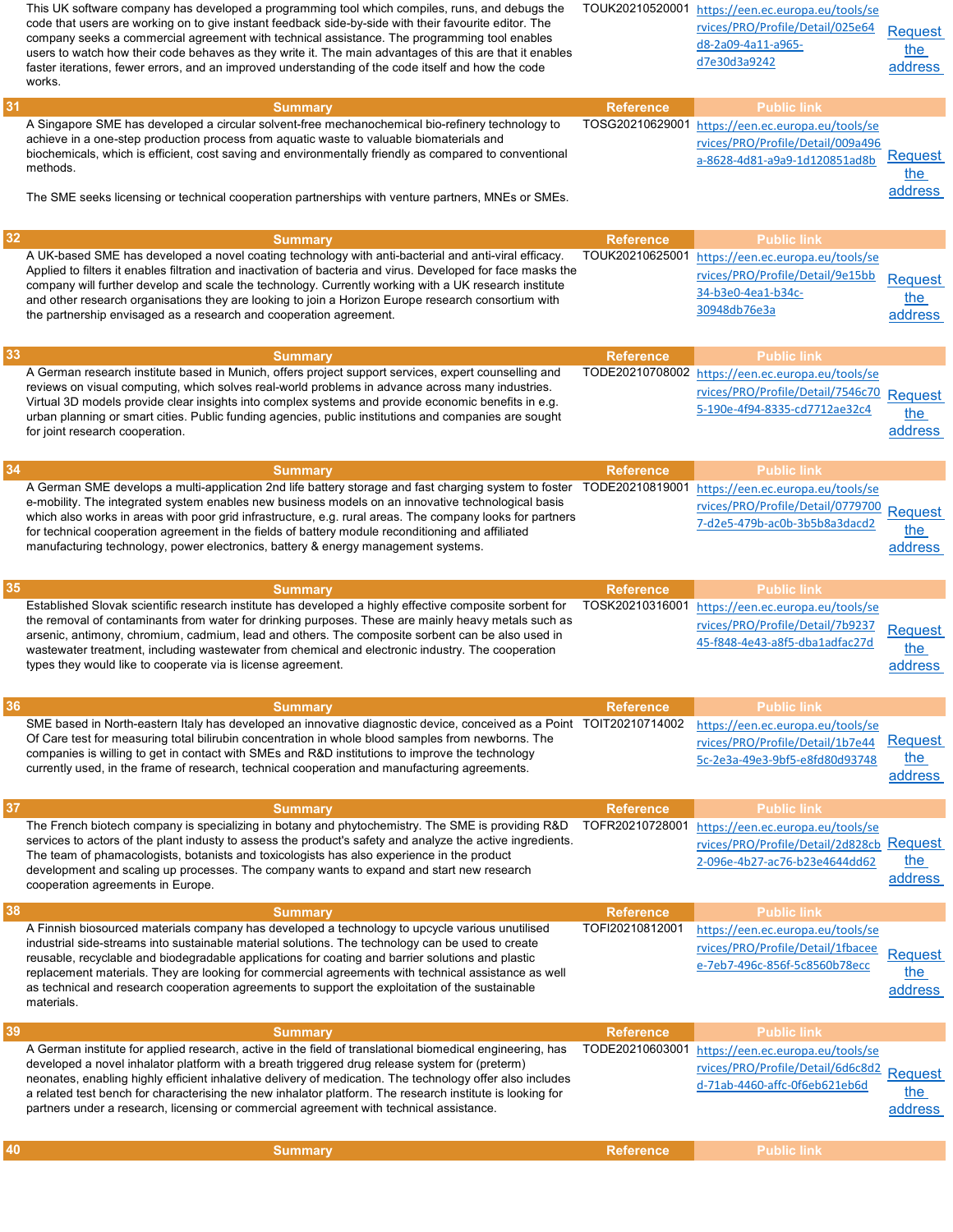|    | A renowned German university institute is active in the field of measuring and control technologies. The TODE20210723001<br>institute developed a novel process for the predefined adjustment of individual sensors and bridge<br>circuits. With this process, the sensors can be specifically adjusted to a predefined value even during a<br>production process. The institute is looking for research cooperation partners and suitable industrial<br>partners for the licensing of the patented invention.                |                                     | https://een.ec.europa.eu/tools/se<br>rvices/PRO/Profile/Detail/b96154f<br>4-6ea6-4bf0-aee2-589a18b3a654                       | <b>Request</b><br>the<br>address  |
|----|-------------------------------------------------------------------------------------------------------------------------------------------------------------------------------------------------------------------------------------------------------------------------------------------------------------------------------------------------------------------------------------------------------------------------------------------------------------------------------------------------------------------------------|-------------------------------------|-------------------------------------------------------------------------------------------------------------------------------|-----------------------------------|
| 41 | <b>Summary</b>                                                                                                                                                                                                                                                                                                                                                                                                                                                                                                                | <b>Reference</b>                    | <b>Public link</b>                                                                                                            |                                   |
|    | A German university institute developed a novel device and method for the diagnosis and treatment of<br>hearing disorders. The technology is a miniaturized device which determines the activity of the half-cell<br>channel connexin 26 (Cx26). Cx26 is a crucial protein for human hearing quality. The method enables a<br>visualization of mutations, affecting the activity of the half-cell. The university is looking for collaboration<br>partners under a license or commercial agreement with technical assistance. | TODE20210802002                     | https://een.ec.europa.eu/tools/se<br>rvices/PRO/Profile/Detail/5cb3a18<br>d-2cbc-494f-a86a-1a63026915df                       | Request<br>the<br>address         |
| 42 | <b>Summary</b>                                                                                                                                                                                                                                                                                                                                                                                                                                                                                                                | <b>Reference</b>                    | <b>Public link</b>                                                                                                            |                                   |
|    | A research institute at a large German university developed a patented, novel imaging optical system                                                                                                                                                                                                                                                                                                                                                                                                                          | TODE20210721001                     | https://een.ec.europa.eu/tools/se                                                                                             |                                   |
|    | for contactless dermatological diagnostics, which visualizes diagnostically relevant information such as<br>disease characteristics of the skin and links these with corresponding overview images for localization<br>and documentation. The university institute is looking for collaborations under a licensing or commercial<br>agreement with technical assistance.                                                                                                                                                      |                                     | rvices/PRO/Profile/Detail/e61dc60<br>f-b12c-4d0a-beab-af6e880447f8                                                            | <b>Request</b><br>the<br>address  |
| 43 | <b>Summary</b>                                                                                                                                                                                                                                                                                                                                                                                                                                                                                                                | <b>Reference</b>                    | <b>Public link</b>                                                                                                            |                                   |
|    | A German university institute active in the fields of optical systems, photonics and laser technology<br>developed a patent-pending laser Liquid Crystal on Silicon (LCoS) headlamp which can significantly<br>increase traffic safety and driving comfort. The invention produces high-energy white light in front of<br>vehicles in combination with chromatic images and projections on the road surface. The institute is now<br>looking for licensees for the patent-pending invention.                                  | TODE20210812001                     | https://een.ec.europa.eu/tools/se<br>rvices/PRO/Profile/Detail/e2bd5a<br>e6-6986-4114-a798-415d29672cea                       | <b>Request</b><br>the<br>address  |
| 44 | <b>Summary</b>                                                                                                                                                                                                                                                                                                                                                                                                                                                                                                                | <b>Reference</b>                    | <b>Public link</b>                                                                                                            |                                   |
|    | A German university has developed a new method that makes biosensors faster and up to 10 times<br>more sensitive than current ones. Applications are among others in diagnostics. The university offers a<br>license agreement to industrial partners active in sensor production and diagnostics.                                                                                                                                                                                                                            | TODE20210729001                     | https://een.ec.europa.eu/tools/se<br>rvices/PRO/Profile/Detail/f566b6b<br>4-e795-444e-9461-1f3c584d05ab                       | <b>Request</b><br>the⊹<br>address |
| 45 | <b>Summary</b>                                                                                                                                                                                                                                                                                                                                                                                                                                                                                                                | <b>Reference</b>                    | <b>Public link</b>                                                                                                            |                                   |
|    | A Polish medical university has designed and produced a surgical instrument that is used for the<br>surgical treatment of scoliosis. As it is ready to be introduced to the market, the university is looking for<br>commercial and license agreements with foreign partners worldwide.                                                                                                                                                                                                                                       | TOPL20210809001                     | https://een.ec.europa.eu/tools/se<br>rvices/PRO/Profile/Detail/2dacdf8<br>e-3b56-485f-9904-0fb81f5196b3                       | Request<br>the<br>address         |
| 46 | <b>Summary</b>                                                                                                                                                                                                                                                                                                                                                                                                                                                                                                                | <b>Reference</b>                    | <b>Public link</b>                                                                                                            |                                   |
|    | A UK company has developed a realistic and dynamic digital simulation relating to the basics of<br>business finance. The company combines a deep experience of financial game simulations with a<br>unique digital platform and together with a collaborative partner have created a product which brings<br>learning to life in a fun and impactful way. It is looking for international partners under licensing<br>agreements or commercial agreements with technical assistance.                                          | TOUK20210719001                     | https://een.ec.europa.eu/tools/se<br>rvices/PRO/Profile/Detail/3546ad8<br>6-5b2a-4d1d-9acc-fcea7a71f1a0                       | Request<br><u>the</u><br>address  |
| 47 | <b>Summary</b>                                                                                                                                                                                                                                                                                                                                                                                                                                                                                                                | <b>Reference</b>                    | <b>Public link</b>                                                                                                            |                                   |
|    | A research team of a German University of Applied Science would like to participate in projects under<br>the Horizon Europe's Africa Initiative and/or enter in direct cooperation with companies. The team is<br>specialised in research for Doing Business in Africa. In a comprehensive approach, new profitable<br>business models and strategies are identified and developed along the whole value chain, also having<br>potential to foster Africa's development. Cooperation could be under a research agreement.     | TODE20210802001                     | https://een.ec.europa.eu/tools/se<br>rvices/PRO/Profile/Detail/3772247<br>e-5302-4866-86bc-b30a9b84f25a                       | Request<br>the<br>address         |
| 48 | <b>Summary</b>                                                                                                                                                                                                                                                                                                                                                                                                                                                                                                                | <b>Reference</b>                    | <b>Public link</b>                                                                                                            |                                   |
|    | A UK company has developed and validated a robotic platform crawling complex underwater objects<br>such as ship hulls, turbine foundations etc. It carries built-in and optional tools for weld inspections,<br>monitoring, water jetting, maintenance etc. Businesses and departments doing inspection and<br>maintenance jobs in oil and gas, wind and ship care sectors are sought for commercial agreements<br>with technical assistance.                                                                                 | TOUK20210810001                     | https://een.ec.europa.eu/tools/se<br>rvices/PRO/Profile/Detail/310cf04<br>2-53a6-4adf-b822-a6a8ab6f8fd5                       | <b>Request</b><br>the<br>address  |
| 49 | <b>Summary</b>                                                                                                                                                                                                                                                                                                                                                                                                                                                                                                                | <b>Reference</b>                    | <b>Public link</b>                                                                                                            |                                   |
|    | A young German company has developed an IT tool for the analysis and optimization of manual<br>processes in hospitals, logistics or production sites. Wearable sensors and artificial intelligence allow<br>for the automated monitoring and analysis of work processes. Advantages are time and cost savings<br>and improved working conditions. Partners sought are companies from the mentioned sectors or<br>respective service providers for commercial agreements with technical assistance or license<br>agreements.   | TODE20210805001                     | https://een.ec.europa.eu/tools/se<br>rvices/PRO/Profile/Detail/cfa40d2<br>d-de7e-4aee-9da5-d1983d815a37                       | <b>Request</b><br>the<br>address  |
| 50 | <b>Summary</b><br>Pre-clinical Hungarian CRO offers dry powder inhalation exposure technology for pre-clinical<br>pharmacokinetics (PK) and pharmacodynamics (PD) studies. The service allows the requestor to<br>assess the efficacy of his active pharmaceutical ingredient (API) on a pulmonary animal model<br>following acute or repeated nose-only dry powder inhalation administration. The company is looking for<br>partners for research or technical cooperation.                                                  | <b>Reference</b><br>TOHU20210816001 | <b>Public link</b><br>https://een.ec.europa.eu/tools/se<br>rvices/PRO/Profile/Detail/befc8cd<br>5-3f4f-4a05-9e31-f72e35cafc29 | Request<br>the<br>address         |

**51** Summary Reference Public link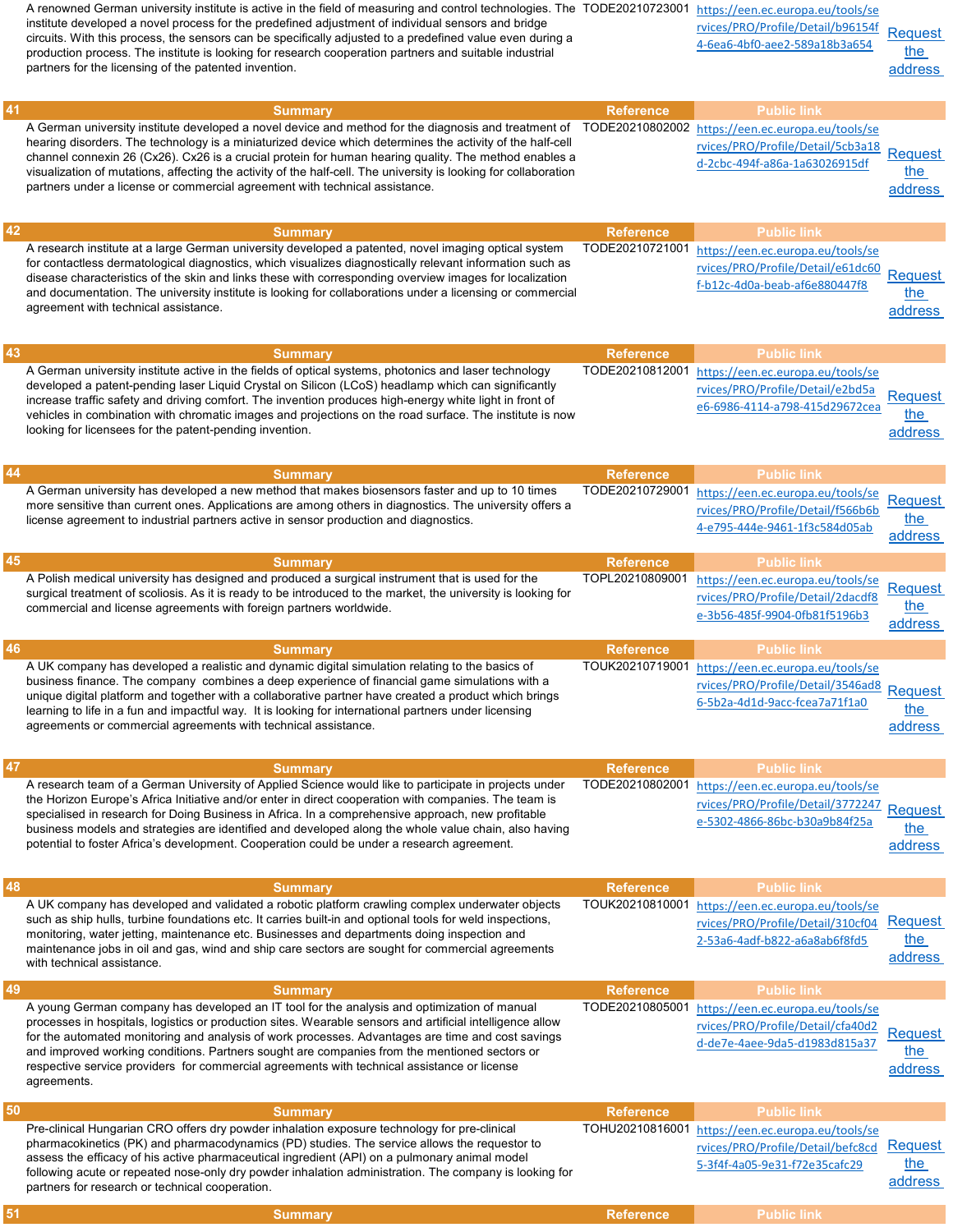|    | A Latvian research centre that is engaged in the commercialization of its own scientific and technical<br>developments is looking for partners for license agreements for one of its technologies.<br>The company provides a set of molecular tests for breast cancer diagnosis that will help doctors make<br>treatment decisions and monitor the progress of treatment.                                                                                                                                                                | TOLV20210805001  | https://een.ec.europa.eu/tools/se<br>rvices/PRO/Profile/Detail/dcc4bd0 Request<br>3-0d58-465d-a4c2-1dd400d801e6 | the<br>address                   |
|----|------------------------------------------------------------------------------------------------------------------------------------------------------------------------------------------------------------------------------------------------------------------------------------------------------------------------------------------------------------------------------------------------------------------------------------------------------------------------------------------------------------------------------------------|------------------|-----------------------------------------------------------------------------------------------------------------|----------------------------------|
| 52 | <b>Summary</b>                                                                                                                                                                                                                                                                                                                                                                                                                                                                                                                           | <b>Reference</b> | <b>Public link</b>                                                                                              |                                  |
|    | Bulgarian SME developer and manufacturer of innovative natural botanical extraction systems<br>producing a higher yield in shorter time is searching for a partnership under commercial agreements<br>with technical assistance. Producers of oils, food ingredients and also re-sellers are sought for<br>introducing the system and developing specific applications.                                                                                                                                                                  | TOBG20210722001  | https://een.ec.europa.eu/tools/se<br>rvices/PRO/Profile/Detail/e61893c<br>5-687d-4b00-ae02-eff5a3a4ba94         | <b>Request</b><br>the<br>address |
| 53 | <b>Summary</b>                                                                                                                                                                                                                                                                                                                                                                                                                                                                                                                           | <b>Reference</b> | <b>Public link</b>                                                                                              |                                  |
|    | The Portuguese SME developed an innovative and disruptive technology unit for solar panels,<br>promising to increase production of clean energy and consequently profit. The SME is looking for large<br>companies that produce electronic components, companies that produce products for solar energy that<br>seek to increase their portfolio, or companies that generate renewable solar energy wanting new<br>technology incorporation, for license, commercial or manufacturing agreement.                                         | TOPT20210727001  | https://een.ec.europa.eu/tools/se<br>rvices/PRO/Profile/Detail/cdbe1cc<br>b-7e6b-493c-a34c-0c7971879f6d         | Request<br>the<br>address        |
| 54 | <b>Summary</b>                                                                                                                                                                                                                                                                                                                                                                                                                                                                                                                           | <b>Reference</b> | <b>Public link</b>                                                                                              |                                  |
|    | A Spanish multidisciplinary university has developed a new device that allows to replicate in vivo the<br>clinical conditions of application of percutaneous electrolysis using in vitro needles, effectively<br>separating the cathodic (therapeutic) effects from those produced at the anode. It allows to carry out<br>controlled tests on different microorganisms, cells or tissues, simulating specific clinical conditions with<br>the use of different types of needles. They seek a license agreement.                         | TOES20210727002  | https://een.ec.europa.eu/tools/se<br>rvices/PRO/Profile/Detail/8ec6e86<br>3-7d9c-4b09-a68b-c474a46232cf         | <b>Request</b><br>the<br>address |
| 55 | <b>Summary</b>                                                                                                                                                                                                                                                                                                                                                                                                                                                                                                                           | <b>Reference</b> | <b>Public link</b>                                                                                              |                                  |
|    | A Belgian SME, active in plasma technology, is developing a new coating technology for deposition of<br>truly biocidal nanocoatings in one single step. It is a dry and clean coating process that can be applied<br>both on three-dimensional (3D) products and roll-to-roll (R2R) substrates. The company is looking for<br>suppliers of complementary technologies and/or potential end users to further develop and scale this<br>new coating technology under a research or technical cooperation agreement.                        | TOBE20210805001  | https://een.ec.europa.eu/tools/se<br>rvices/PRO/Profile/Detail/25d62c7<br>3-6f58-4f99-9300-ab79e8ebbebc         | Request<br><u>the</u><br>address |
| 56 | <b>Summary</b>                                                                                                                                                                                                                                                                                                                                                                                                                                                                                                                           | <b>Reference</b> | <b>Public link</b>                                                                                              |                                  |
|    | A Dutch SME is specialized in programming industrial robots in combination with machine vision. The<br>extensive practical expertise and in-depth knowledge is of great value for smaller system integrators<br>and machine builders with limited budgets. The SME is interested in a commercial agreement with<br>technical assistance to machine builders and system integrators that need programming assistance for<br>the robot – machine vision application.                                                                       | TONL20210720001  | https://een.ec.europa.eu/tools/se<br>rvices/PRO/Profile/Detail/5991cfe<br>2-56fb-4881-92df-ab4c40e715fb         | <b>Request</b><br>the<br>address |
| 57 | <b>Summary</b>                                                                                                                                                                                                                                                                                                                                                                                                                                                                                                                           | <b>Reference</b> | <b>Public link</b>                                                                                              |                                  |
|    | A Singapore based SME has developed silver nanowire-based technology as a coating material for the TOSG20210729001<br>fabrication of conductive, flexible and transparent substrates, which is suitable as an indium tin oxide<br>$(110)$ replacement.<br>The technology provider is interested in licensing, research cooperation or commercial agreements with<br>technical assistance with SMEs and MNEs of all sizes, especially with companies from Germany or<br>France, to jointly participate in joint innovation opportunities. |                  | https://een.ec.europa.eu/tools/se<br>rvices/PRO/Profile/Detail/3eb094f<br>a-e021-44cc-b30b-383990cd6582         | <b>Request</b><br>the<br>address |
| 58 | <b>Summary</b>                                                                                                                                                                                                                                                                                                                                                                                                                                                                                                                           | <b>Reference</b> | <b>Public link</b>                                                                                              |                                  |
|    | A Singapore based SME has developed copper-based inks for printing on printed electronic circuits that TOSG20210729002<br>are a potentially cheaper alternative to conventional conductive silver inks.<br>The technology provider is interested in licensing or commercial agreements with technical assistance<br>with SMEs and MNEs of all sizes—especially with companies from Germany or France - to jointly<br>participate in joint innovation opportunities.                                                                      |                  | https://een.ec.europa.eu/tools/se<br>rvices/PRO/Profile/Detail/322653e<br>5-e283-4f94-826f-b88f82062ee6         | <b>Request</b><br>the<br>address |
| 59 | <b>Summary</b>                                                                                                                                                                                                                                                                                                                                                                                                                                                                                                                           | <b>Reference</b> | <b>Public link</b>                                                                                              |                                  |
|    | A Turkey based university has developed a new a composite leaf spring system for suspension<br>systems of vehicles. It can be used for EVs, trucks, trails, military vehicles, train wagons where<br>lightness, thermal loads and corrosion affects are important. The product can be easily applied and it is<br>more durable than steel under heavy loads.<br>The university is seeking industrial partners from EVs, automotive, composite, logistics sectors under<br>technical cooperation and licensing agreements.                | TOTR20210812001  | https://een.ec.europa.eu/tools/se<br>rvices/PRO/Profile/Detail/3edd55<br>b0-f2c7-4b3e-a4e5-6ef3cba93ceb         | <b>Request</b><br>the<br>address |
| 60 | <b>Summary</b>                                                                                                                                                                                                                                                                                                                                                                                                                                                                                                                           | <b>Reference</b> | <b>Public link</b>                                                                                              |                                  |
|    | A German university offers nanoparticles for cell-type specific therapeutic delivery of small interfering<br>ribonucleic acids (siRNA) and other effector drugs. This is a more efficient option in oncology treatment<br>that can target different cell types. Companies with a focus on oncology are sought for license<br>agreements.                                                                                                                                                                                                 | TODE20210730001  | https://een.ec.europa.eu/tools/se<br>rvices/PRO/Profile/Detail/4171e29<br>6-bd09-4f69-9ac6-ce3325f4ebfd         | Request<br>the<br>address        |
| 61 | <b>Summary</b>                                                                                                                                                                                                                                                                                                                                                                                                                                                                                                                           | <b>Reference</b> | <b>Public link</b>                                                                                              |                                  |
|    | A German company from the water industry offers an innovative solution that makes ideal use of large- TODE20210802003<br>volume channels for stowage space, flood protection and flow control and that also removes the<br>sediments settled in the channels via flushing waves. The pollution in the receiving waters is thus<br>reduced. Partners are sought for commercial agreements with technical assistance.                                                                                                                      |                  | https://een.ec.europa.eu/tools/se<br>rvices/PRO/Profile/Detail/fc74ebc<br>5-8da4-4a09-aa1a-b207d92b4120         | Request<br>the<br>address        |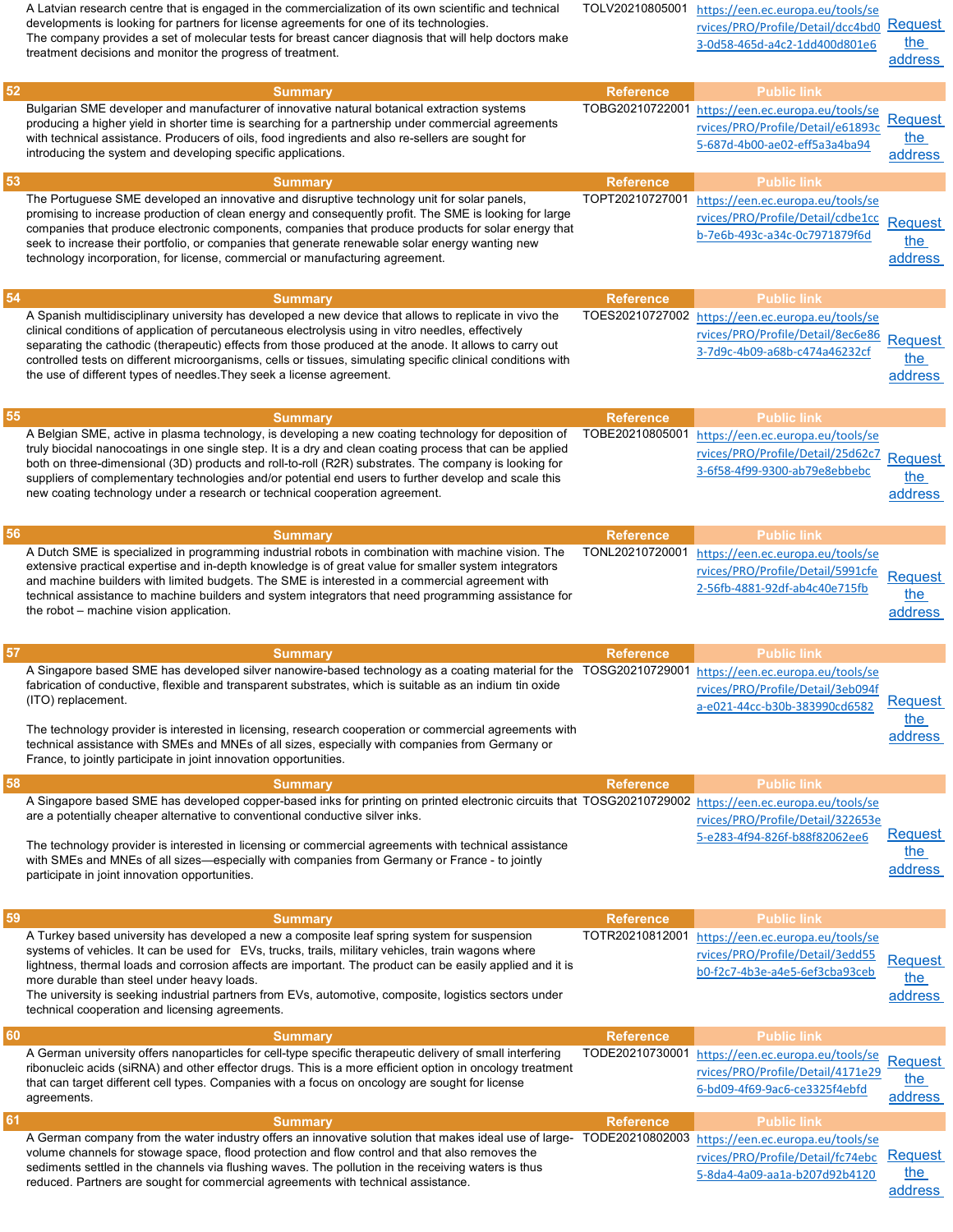| 62       | <b>Summary</b>                                                                                                                                                                                                                                                                                                                                                                                                                                                                                                                                  | <b>Reference</b>                    | <b>Public link</b>                                                                                                                |                                  |
|----------|-------------------------------------------------------------------------------------------------------------------------------------------------------------------------------------------------------------------------------------------------------------------------------------------------------------------------------------------------------------------------------------------------------------------------------------------------------------------------------------------------------------------------------------------------|-------------------------------------|-----------------------------------------------------------------------------------------------------------------------------------|----------------------------------|
|          | A Spanish private network of hospitals with a large multidisciplinary team and the most advanced<br>technology, seeks a consortium to participate in the HORIZON-HLTH-2021-STAYHLTH-01 call or other<br>relevant European programmes. Their strengths are diagnosis, ophthalmology, oncology and surgery.<br>Cooperation and research agreements are searched.                                                                                                                                                                                  | TOES20210728003                     | https://een.ec.europa.eu/tools/se<br>rvices/PRO/Profile/Detail/66ae319 Request<br>7-b6bf-4b04-91a1-5599eda9ede8                   | the<br>address                   |
| 63       | <b>Summary</b>                                                                                                                                                                                                                                                                                                                                                                                                                                                                                                                                  | <b>Reference</b>                    | <b>Public link</b>                                                                                                                |                                  |
|          | A Spanish Group of entities supporting a city hall in urban and environmental initiatives is involved in a<br>project to prevent the contamination of the Mediterranean with the wastes coming from the rainwater<br>discharged in a riverbed in their area. They search for partners to share the knowledge and results of<br>the current project in order to implement them in other Mediterranean ecosystems and generate new<br>project ideas to collaborate under a research or technical cooperation agreement.                           | TOES20210728001                     | https://een.ec.europa.eu/tools/se<br>rvices/PRO/Profile/Detail/7ac60ef<br>8-98be-41d5-8f78-e4e90f08eff6                           | <b>Request</b><br>the<br>address |
| 64       | <b>Summary</b>                                                                                                                                                                                                                                                                                                                                                                                                                                                                                                                                  | <b>Reference</b>                    | <b>Public link</b>                                                                                                                |                                  |
|          | An Italian SME working in the customization of Heating Ventilation and Air Conditioning (HVAC) and<br>refrigeration systems for the marine and military sectors is looking for partners for a joint venture<br>agreement to realize a new customized cooling system for vehicles and telecommunication devices<br>operating under heavy conditions.                                                                                                                                                                                             | TOIT20210803001                     | https://een.ec.europa.eu/tools/se<br>rvices/PRO/Profile/Detail/429ca9b<br>6-7017-4d3a-bc8f-7b57eac03272                           | <b>Request</b><br>the<br>address |
| 65       | <b>Summary</b>                                                                                                                                                                                                                                                                                                                                                                                                                                                                                                                                  | <b>Reference</b>                    | <b>Public link</b>                                                                                                                |                                  |
|          | A German university has developed a process in which selective oxidations for the synthesisation of<br>materials are possible under non-hazardous conditions. On the one hand, one can rely on the<br>specificity of the oxidation by corresponding enzymes, on the other hand, one avoids dealing with<br>hydrogen peroxide as a residue. The university offers a licensing agreement and, if desired, a research<br>cooperation agreement.                                                                                                    | TODE20210729003                     | https://een.ec.europa.eu/tools/se<br>rvices/PRO/Profile/Detail/b9e1e3<br>da-3e14-4236-9b69-<br>b8a6814b9dba                       | <b>Request</b><br>the<br>address |
| 66       | <b>Summary</b>                                                                                                                                                                                                                                                                                                                                                                                                                                                                                                                                  | <b>Reference</b>                    | <b>Public link</b>                                                                                                                |                                  |
|          | A German university has developed a charge-sensitive amplifier whose sensitivity and bandwidth are<br>about 50 times higher than conventional amplifier circuits and which does not require cooling like other<br>approaches.<br>The university offers a license and a research cooperation agreement.                                                                                                                                                                                                                                          | TODE20210729002                     | https://een.ec.europa.eu/tools/se<br>rvices/PRO/Profile/Detail/cad9b32<br>8-56c4-439e-9835-b0c53ad92a06                           | <b>Request</b><br>the<br>address |
| 67       | <b>Summary</b>                                                                                                                                                                                                                                                                                                                                                                                                                                                                                                                                  | <b>Reference</b>                    | <b>Public link</b>                                                                                                                |                                  |
|          | A Spanish research centre with a long-qualified experience in the characterization and development of<br>antimicrobial, antiviral and antifungal surfaces, and having supported companies in the improvement of<br>their products concerning those properties, would like to join consortia to participate in proposals for the<br>topic "Antimicrobial, antiviral and antifungal nanocoatings" (RIA) HORIZON-CL4-2021-RESILIENCE-01-<br>02 or another research collaborations under a research partnership agreement.                          | TOES20210722002                     | https://een.ec.europa.eu/tools/se<br>rvices/PRO/Profile/Detail/3e7a4bf<br>c-6400-4cf5-80cc-4c9198878099                           | <b>Request</b><br>the<br>address |
|          |                                                                                                                                                                                                                                                                                                                                                                                                                                                                                                                                                 |                                     |                                                                                                                                   |                                  |
|          |                                                                                                                                                                                                                                                                                                                                                                                                                                                                                                                                                 |                                     |                                                                                                                                   |                                  |
| 68       | <b>Summary</b><br>A Spanish construction company, asphalt mixes producer with own quarries and experienced in EU<br>projects, is looking for partners for a proposal to be prepared for Horizon Europe "HORIZON-CL4-2022-<br>TWIN-TRANSITION-01-17: Integration of hydrogen for replacing fossil fuels in industrial applications<br>(IA)". The company will act as a demonstrator and they look for partners and a coordinator for the<br>consortium (hydrogen suppliers, R&D centres, communication management, other demonstrators).         | <b>Reference</b><br>TOES20210701001 | <b>Public link</b><br>https://een.ec.europa.eu/tools/se<br>rvices/PRO/Profile/Detail/3780b8<br>12-8e22-41b6-b6db-<br>707f74038b3d | <b>Request</b><br>the<br>address |
| 69       |                                                                                                                                                                                                                                                                                                                                                                                                                                                                                                                                                 | <b>Reference</b>                    |                                                                                                                                   |                                  |
|          | <b>Summary</b><br>A German diagnostic SME has developed an auto-fluorescence analyser for non-invasive and invasive<br>medical applications. The technology is based on a real-time measurement of the NADH enzyme. The<br>functional prototype can detect the oxygen level and the vitality of the tissue, which is relevant in many<br>diagnostic contexts, also in COVID infections. The SME is looking for partners interested in production<br>and marketing within a license agreement or commercial agreement with technical assistance. | TODE20210804001                     | <b>Public link</b><br>https://een.ec.europa.eu/tools/se<br>rvices/PRO/Profile/Detail/5b9e57<br>06-039f-46e9-91b3-ca17c6eeb2d5     | <b>Request</b><br>the<br>address |
| 70       |                                                                                                                                                                                                                                                                                                                                                                                                                                                                                                                                                 |                                     |                                                                                                                                   |                                  |
|          | <b>Summary</b><br>A Spanish university has developed a new technology aimed at obtaining rockrose extracts with high<br>antioxidant capacity due to their levels of polyphenols and flavonoids, through the use of fluids in<br>conditions below their critical point (subcritical conditions).<br>The type of associations sought are license agreement with any size SME or MNE from pharma, food<br>or chemical sectors.                                                                                                                     | <b>Reference</b><br>TOES20210618002 | <b>Public link</b><br>https://een.ec.europa.eu/tools/se<br>rvices/PRO/Profile/Detail/6ed811<br>0a-074b-4b27-bf67-618aeb5a0531     | Request<br>the<br>address        |
|          | <b>Summary</b>                                                                                                                                                                                                                                                                                                                                                                                                                                                                                                                                  | <b>Reference</b>                    | <b>Public link</b>                                                                                                                |                                  |
|          | Two Spanish universities have registered a new accessory that allows controlling the visual and body<br>posture of whoever wears it, including a vibration sensor as a warning system.<br>The types of association sought are license agreement and/or manufacturing agreement with any<br>industry size, private or public authorities.                                                                                                                                                                                                        | TOES20210728002                     | https://een.ec.europa.eu/tools/se<br>rvices/PRO/Profile/Detail/27fe80d<br>d-e279-4c55-8e10-ee5404468dde                           | Request<br>the<br>address        |
| 71<br>72 | <b>Summary</b>                                                                                                                                                                                                                                                                                                                                                                                                                                                                                                                                  | <b>Reference</b>                    | <b>Public link</b>                                                                                                                |                                  |
|          | Spanish university researchers have patented a gypsum-based material that improve properties for<br>construction, especially as coating where high fire resistance is required. This material is made up of<br>iron and steel industry waste so its resistance and durability are guaranteed, as well as a high degree of<br>performance, implementation and resistance to fire.<br>The types of association sought are license agreement and manufacturing agreement with any industry<br>size, academia or R&D institutions                   | TOES20210727005                     | https://een.ec.europa.eu/tools/se<br>rvices/PRO/Profile/Detail/61ac39b<br>1-327a-4c9c-a584-418b73ba1399                           | <b>Request</b><br>the<br>address |
| 73       | <b>Summary</b>                                                                                                                                                                                                                                                                                                                                                                                                                                                                                                                                  | <b>Reference</b>                    | <b>Public link</b>                                                                                                                |                                  |